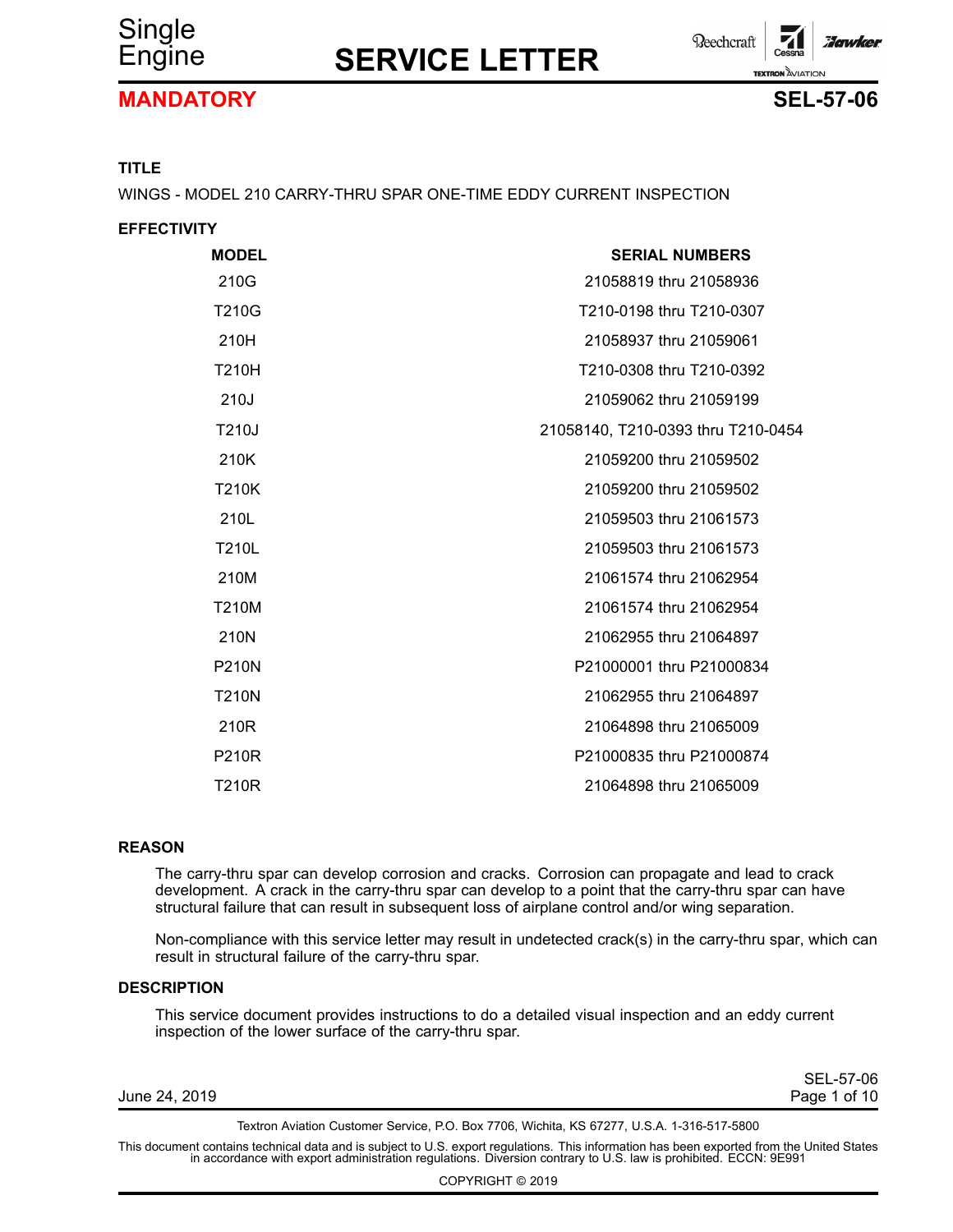# Single

## Engine **SERVICE LETTER**

**Beechcraft** 

*Zonudze* **TEXTRON** AVIATION

#### **MANDATORY SEL-57-06**



#### **COMPLIANCE**

**WARNING: The Carry-Thru spar inspection presented in this service letter applies to airplanes listed in the Effectivity Section. The compliance time is for unmodified airplanes, and represents the maximum allowable time. Airplanes that have been modified to alter the airplane design, gross weight, or airplane performance, may need to inspect sooner. Examples of common supplemental type certificates (STC's) include vortex generators, wing cuffs, STOL kits, wing tips, and add-on wing fuel tanks. Contact the STC holder for revised inspection intervals.**

MANDATORY. This service document must be accomplished within 10 flight hours from date of receipt as follows:

**NOTE:** Refer to the applicable service and maintenance manual, Section 2A-10-00, Inspection Time Limits - Structure for <sup>a</sup> description of SEVERE and TYPICAL usage environment to determine the correct usage criteria for the airplane.

If the history of the airplane operation is unknown, use the SEVERE usage as <sup>a</sup> determination for flight hours compliance.

- • **For airplanes flown in SEVERE Usage as defined in Section 2A-10-00:**
	- • Airplanes that have more than 1,500 flight hours must accomplish this document within 10 flight hours.
	- • Airplanes that have less than 1,500 flight hours must accomplish this document within 10 flight hours upon reaching 1,500 flight hours.
	- • It is acceptable to accomplish this service document before 1,500 hours to align with <sup>a</sup> scheduled maintenance event or inspection.
- • **For airplanes flown in TYPICAL Usage as defined in Section 2A-10-00:**
	- • Airplanes that have more than 4,000 flight hours must accomplish this document within 10 flight hours.
	- • Airplanes that have less than 4,000 flight hours must accomplish this document within 10 flight hours upon reaching 4,000 flight hours.
	- • It is acceptable to accomplish this service document before 4,000 flight hours to align with <sup>a</sup> scheduled maintenance event or inspection.

A service document published by Textron Aviation may be recorded as *completed* in an aircraft log only when the following requirements are satisfied:

- 1) The mechanic must complete all of the instructions in the service document, including the intent therein.
- 2) The mechanic must correctly use and install all applicable parts supplied with the service document kit. Only with written authorization from Textron Aviation can substitute parts or rebuilt parts be used to replace new parts.
- 3) The mechanic or airplane owner must use the technical data in the service document only as approved and published.
- 4) The mechanic or airplane owner must apply the information in the service document only to aircraft serial numbers identified in the *Effectivity* section of the document.
- 5) The mechanic or airplane owner must use maintenance practices that are identified as acceptable standard practices in the aviation industry and governmental regulations.

No individual or corporate organization other than Textron Aviation is authorized to make or apply any changes to <sup>a</sup> Textron Aviation-issued service document or flight manual supplement without prior written consent from Textron Aviation.

Textron Aviation is not responsible for the quality of maintenance performed to comply with this document, unless the maintenance is accomplished at <sup>a</sup> Textron Aviation-owned Service Center.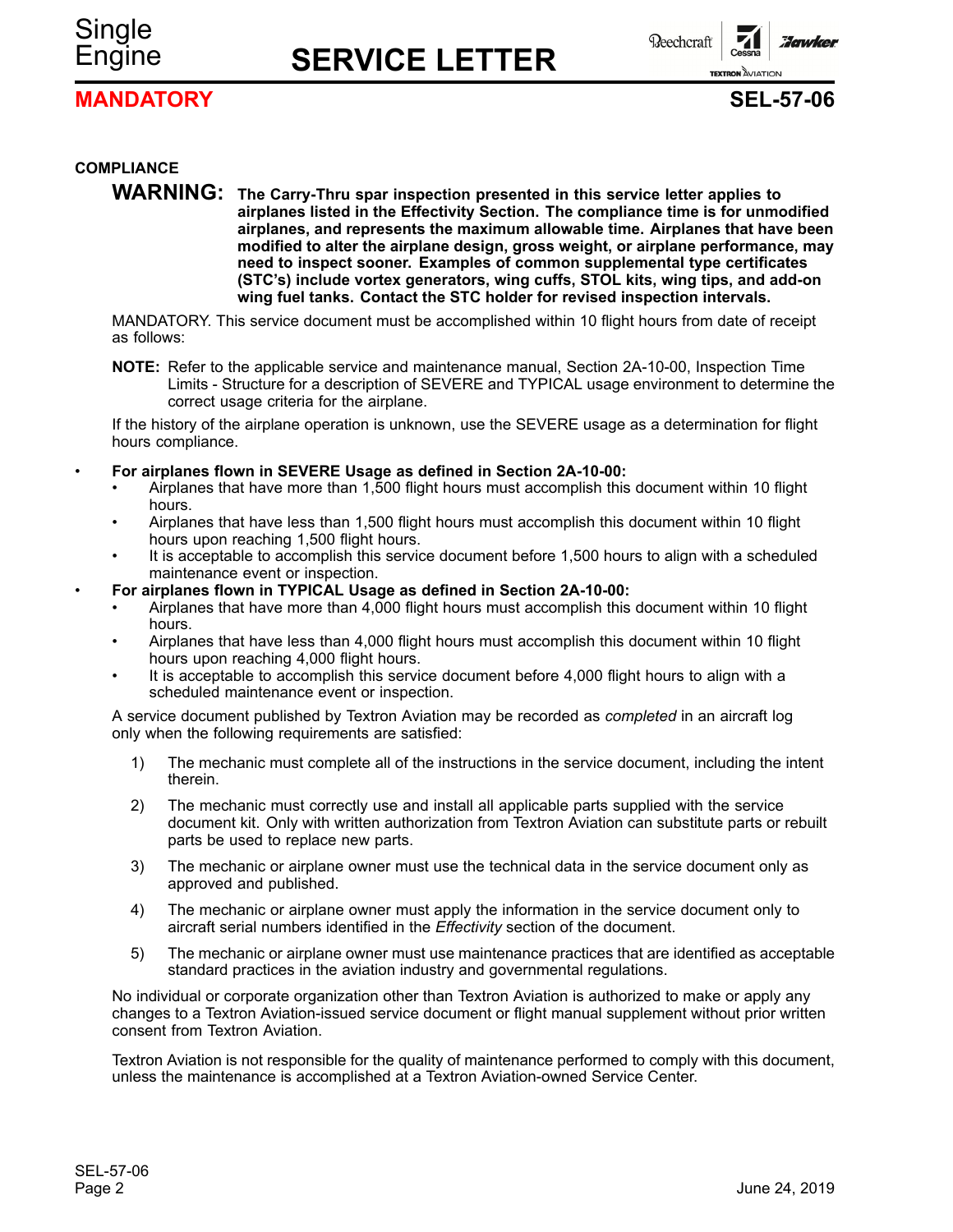



#### **MANDATORY SEL-57-06**

#### **CONSUMABLE MATERIAL**

You must use the consumable materials that follow, or their equivalent, to complete this service document.

| <b>NAME</b>                                                                    | <b>NUMBER</b>                             | <b>MANUFACTURER</b>                                                                         | <b>USE</b>                                                                      |
|--------------------------------------------------------------------------------|-------------------------------------------|---------------------------------------------------------------------------------------------|---------------------------------------------------------------------------------|
| Cor-Ban 23                                                                     | COR-BAN-23<br>(U074098) (12oz<br>aerosol) | <b>Textron Aviation Parts Distribution</b><br>7121 Southwest Boulevard<br>Wichita, KS 67215 | Corrosion Inhibiting<br>Compound coating                                        |
| Formit-18 Fan                                                                  | Formit-18                                 | <b>Textron Aviation Parts Distribution</b>                                                  | Nozzle for Cor-Ban 23<br>application                                            |
| Primer                                                                         |                                           | Corrosion Resistant K000574 (2oz Kit) Textron Aviation Parts Distribution                   | Preferred corrosion resistant<br>epoxy primer                                   |
| Treatment                                                                      | 1132 Touch n<br>Prep Pen)                 | Color Chemical Film 1445846 (Alodine Textron Aviation Parts Distribution                    | To prepare aluminum surface<br>for intermediate primer.                         |
| Methyl Propyl Ketone TT-I-735                                                  |                                           | <b>Commercially Available</b>                                                               | Cleaning solvent for<br>Corban Corrosion Inhibiting<br>Compound.                |
| <b>Isopropyl Alcohol</b>                                                       | <b>TT-I-735</b>                           | <b>Commercially Available</b>                                                               | Type I Cleaning Solvent for<br>surface cleaning prior to<br>painting            |
| Aluminum oxide<br>paper or cloth (high<br>purity) - 180 and 220<br>or 320 grit |                                           | <b>Commercially Available</b>                                                               | To remove paint before<br>inspection and surface<br>preparation before painting |
| <b>Extreme Simple</b><br>Green Aircraft and<br><b>Precision Cleaner</b>        |                                           | <b>Commercially Available</b>                                                               | To be used for cleaning soiled<br>surface                                       |

**CAUTION:** Do not use any other Simple Green products other than Extreme Simple Green as some have been found to be corrosive.

**NOTE:** Textron Aviation has also tested and approved Cor-Ban 35 and ARDROX AV-8. These products may be used in place of Cor-Ban 23 at the owners discretion.

#### **TOOLING**

| <b>NAME</b>                                    | <b>NUMBER</b> | <b>MANUFACTURER</b>                                                                                                                                                                                      | <b>USE</b>                                                          |
|------------------------------------------------|---------------|----------------------------------------------------------------------------------------------------------------------------------------------------------------------------------------------------------|---------------------------------------------------------------------|
| 10X Magnifying<br>Lense                        |               | <b>Commercially Available</b>                                                                                                                                                                            | For detailed visual inspection<br>of carry-thru spar.               |
| <b>Eddy Current</b><br>Inspection<br>Equipment |               | Nondestructive Inspection Methods<br>and Requirements, Document<br>2A-13-01 found in Section 2A<br><b>Supplemental Inspection Documents</b><br>in the appropriate Model Service or<br>Maintenance Manual | For Eddy Current inspection<br>of carry-thru spar lower<br>surface. |

#### **REFERENCES**

Cessna Model 200 Series (1966-1968) Service Manual

Cessna Model 210 Centurion Series (1969) Service Manual

Cessna Model 210 Centurion Series (1970-1976) Service Manual

Cessna Model 210 and T210 Series (1977-1984) Service Manual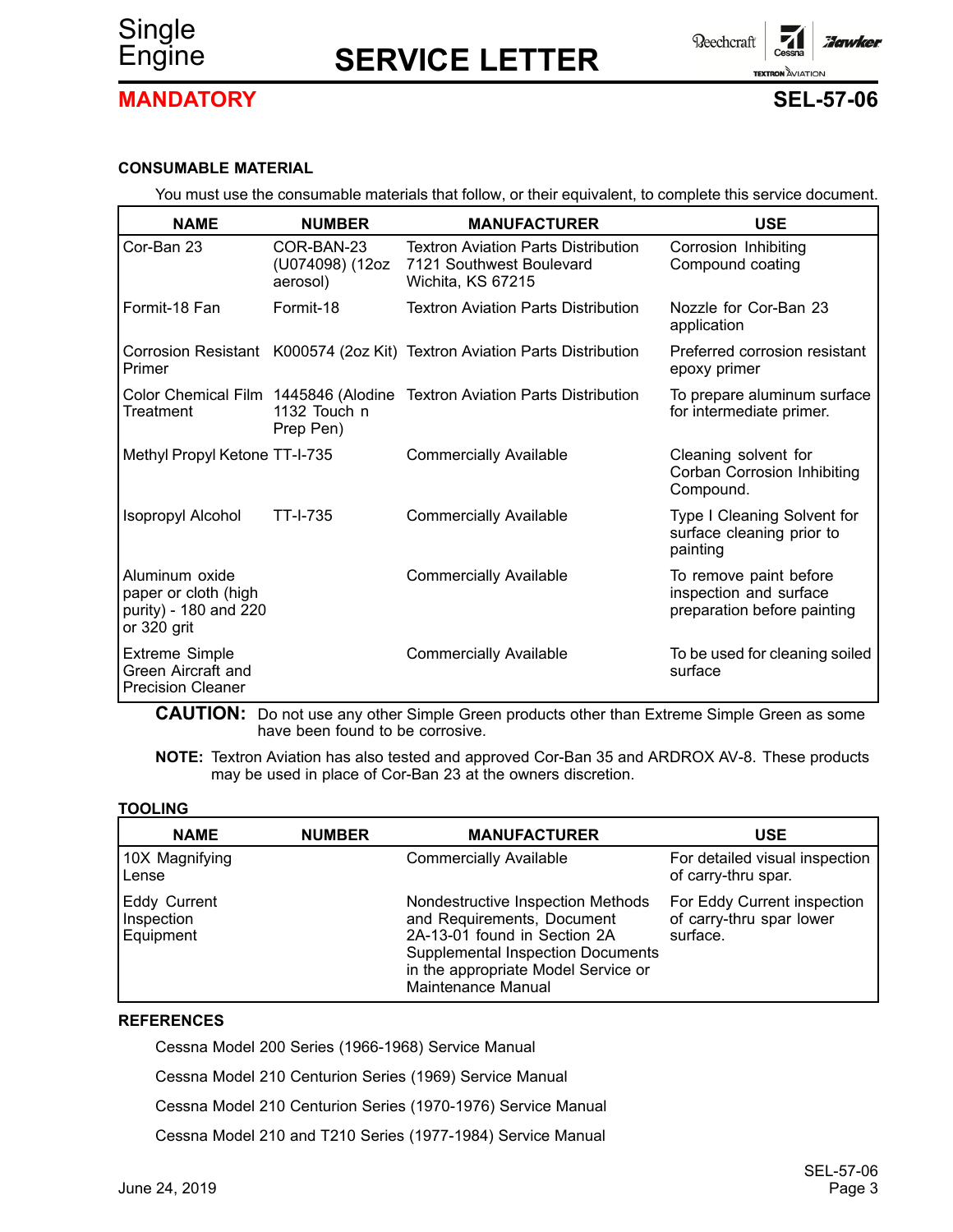**MANDATORY SEL-57-06**

Single

**TEXTRON** AVIATION

**Beechcraft** 



**Florunkey** 

Cessna Model 210 and T210 Series (1985-1986) Service Manual

Cessna Model P210 Series (1978-1983) Service Manual

Cessna Model P210 Series (1985-1986) Service Manual

Inspection Time Limits - Structure, Section 2A-10-00 found in Section 2A Supplemental Inspection Documents in the appropriate Model Service or Maintenance Manual,

Nondestructive Inspection Methods and Requirements, Document 2A-13-01 found in Section 2A Supplemental Inspection Documents in the appropriate Model Service or Maintenance Manual

**NOTE:** To make sure all publications used are complete and current. Refer to www.txtavsupport.com.

#### **PUBLICATIONS AFFECTED**

None

#### **ACCOMPLISHMENT INSTRUCTIONS**

- 1. Prepare the airplane for maintenance.
	- A. Make sure that the airplane is electrically grounded.
	- B. Make sure that all switches are in the OFF/NORM position.
	- C. Disconnect electrical power from the airplane.
		- (1) Disconnect external electrical power.
		- (2) Disconnect the airplane battery.
	- D. Attach maintenance warning tags to the battery and external power receptacle that have **"DO NOT CONNECT ELECTRICAL POWER - MAINTENANCE IN PROGRESS"** written on them.
- 2. Remove the pilot and co-pilot seats. (Refer to the applicable Model Service or Maintenance Manual.)
- 3. Get access to the lower surface of the carry-thru spar by removing upholstery, headliner, and installed utility or oxygen systems as necessary. (Refer to the applicable Model Service or Maintenance Manual.)
- 4. If installed, Remove foam from bottom of carry-thru spar as applicable.
	- A. Clean all adhesive residue from the carry-thru spar.
- 5. Clean the lower surface of the carry-thru spar of grime or debris.
- 6. (Refer to Figure 1, Sheets 1-3.) Use <sup>a</sup> 10X magnification lens to do <sup>a</sup> detailed visual inspection of the carry-thru spar for corrosion with particular attention to the locations as follows:
	- •Where support wires in the air duct contact the structure.
	- •Where upholstery pads contact the spar.
	- **NOTE:** A detailed visual inspection is described as an intensive visual examination of <sup>a</sup> specific structural area, system, installation, or assembly to detect damage, failure, or irregularity. Available lighting is normally supplemented with <sup>a</sup> direct source of good lighting at an intensity deemed appropriate by the inspector. Inspection aids such as mirrors, magnifying lenses, borescopes etc. may be used. Surface cleaning and elaborate access procedures such as panel or component removal, may be necessary.
	- A. If corrosion is found on the carry-thru spar, the area can be reworked as follows:
		- (1) Use 180 grit or finer aluminum oxide abrasive paper, cloth or pads to carefully remove corrosion and blend that area locally around the affected region.
		- (2) Make sure to only remove the minimum material necessary to blend the corroded surface with the surrounding surface.
		- (3) Maintain <sup>a</sup> minimum of 20:1 blend to depth ratio.
		- (4) Leave no sharp edges after blending.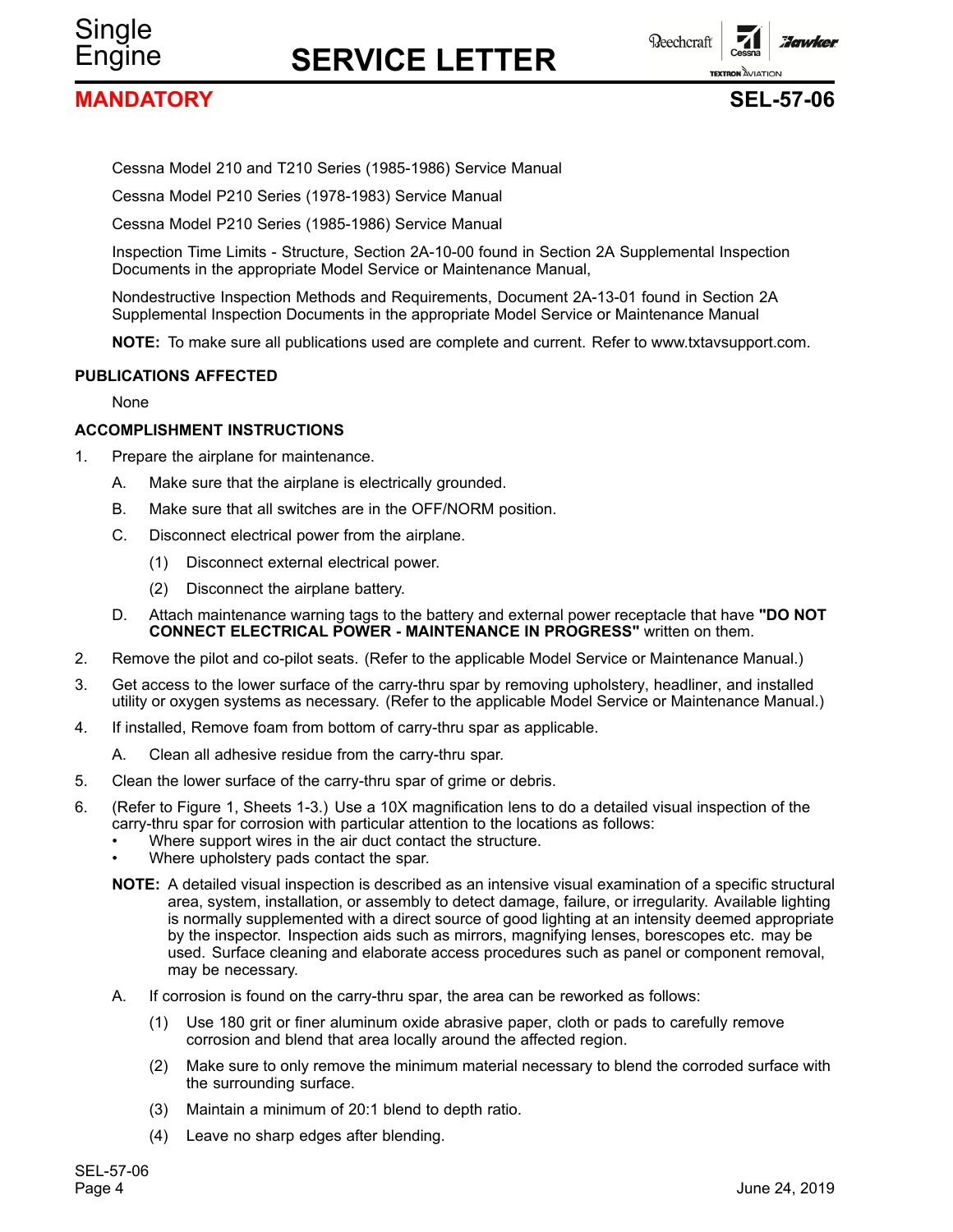



#### **MANDATORY SEL-57-06**



- (5) Finish with <sup>a</sup> 220 grit or finer grained aluminum oxide sandpaper.
- (6) Use clean dry air to blow off dust.
- (7) Use <sup>a</sup> clean cloth wet with isopropyl alcohol to clean the surface.
- (8) Measure the blended area and contact Textron Aviation Structures with the dimension of blended area for evaluation. (Refer to the Carry-Thru Spar Inspection Report for contact information.)
- (9) Complete the eddy current inspection, go to Step 7.
- B. If no corrosion is found on the carry-thru spar, complete the eddy current inspection, go to Step 7.
- 7. (Refer to Figure 1, View A-A.) Do an eddy current inspection of the carry-thru spar as follows: (Refer to 2A-13-01, Nondestructive Inspection Methods and Requirements in the appropriate Model Service or Maintenance Manual.)
	- A. Plan out the inspection process to cover the items listed as follows:
		- • If the eddy current inspection is performed by qualified personnel that are not representing an FAA Certified Repair Station, an A&P Mechanic may supervise the inspection and make the appropriate logbook entry.
		- •Technician must be Level 2 certified.
		- • Eddy current inspection will cover the lower service of the carry-thru spar starting as far outboard on either side as reachable inside the fuselage.
		- •Eddy current inspection will be with <sup>a</sup> 0.125-inch probe.
		- • Technician should use an inspection approach that ensures the entire surface is inspected without gaps.
		- •One example of <sup>a</sup> technique is to inspect small equally spaced sections, no wider than 4 inches.
		- • Inspect one section at time and overlap each section by 0.25-inch. overlap between each section and identify when each section is complete.
		- •Identify when each section is complete to help keep track of progress.
	- B. Review the General Requirements and Eddy Current Inspection sections of 2A-13-01 Nondestructive Inspection Methods and Requirements.
	- C. Calibrate the eddy current instrument Impedance Plane. (Refer to 2A-13-01, Nondestructive Inspection Methods and Requirements, Section 2. Eddy Current Inspection.)
	- D. Eddy current scan the surface with an 0.125-inch diameter surface pencil probe at 200 kHz.
		- •Scan direction must be with an inboard to outboard direction.
		- • Use of <sup>a</sup> non-metallic straight edge as <sup>a</sup> guide will help ensure there is not <sup>a</sup> fore-aft motion of the probe.
		- • Probe one small section of only <sup>a</sup> couple of inches at <sup>a</sup> time, recommend no wider than 4-inches.
		- •Move the probe in 0.125-inch increments.
		- •Overlap each section by 0.25-inch.
		- •Use of <sup>a</sup> slow controlled methodical process to make sure the entire surface is covered.
		- (1) Start the inspection in the center of the carry-thru spar and work from inboard to outboard in small methodically controlled sections with <sup>a</sup> 0.25-inch overlap until as far outboard as reachable inside the fuselage then repeat the process for the other half of the carry-thru spar.
		- (2) Look for <sup>a</sup> sharp response of 10-percent screen height or more may indicate corrosion or fatigue cracking or both.
	- E. If you find one or more cracks, further flight is **NOT** permitted. You must replace the carry-thru spar before further flight.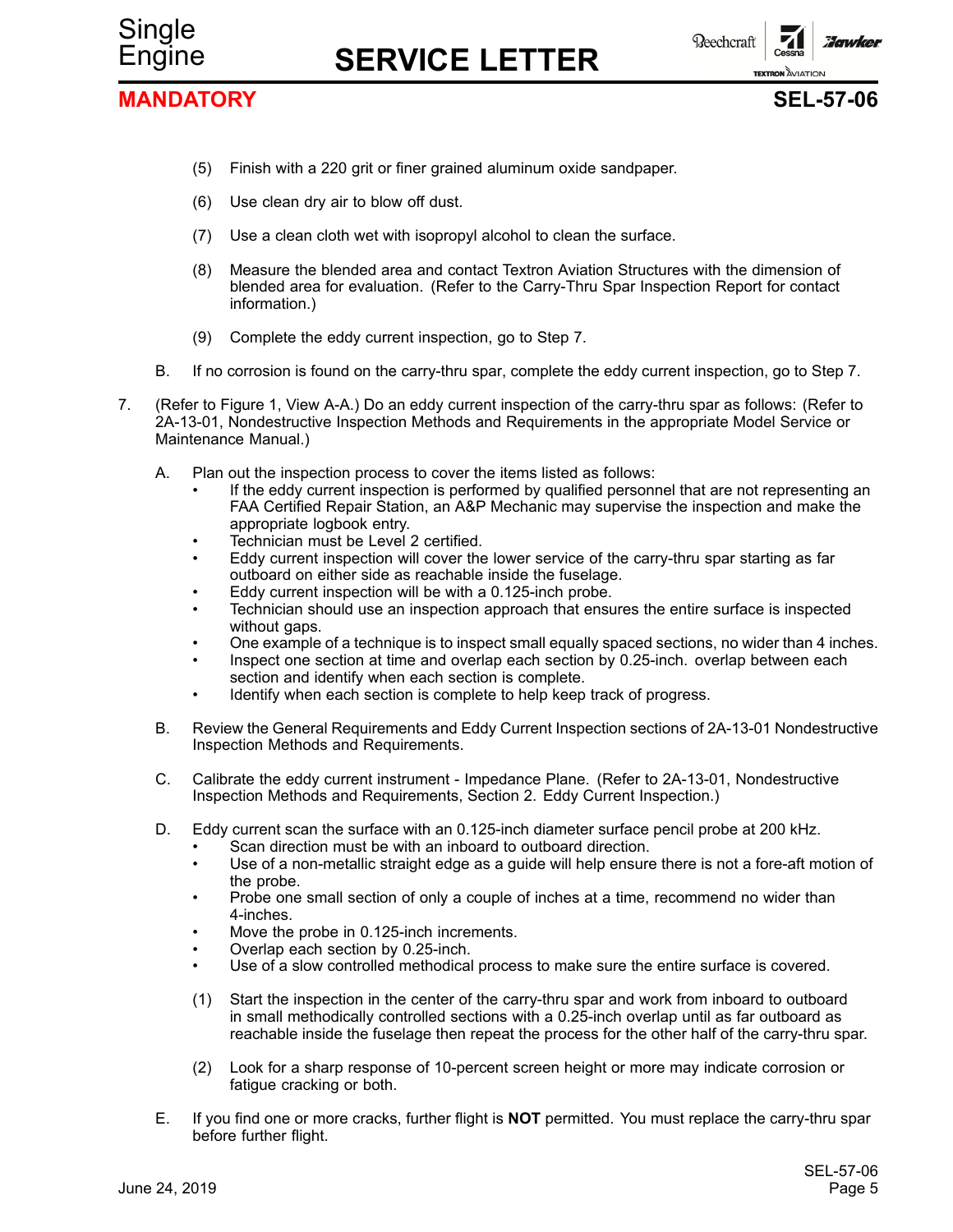**Beechcraft** 

#### **MANDATORY SEL-57-06**

Single

**TEXTRON** AVIATION

**Florunkey** 

- F. Provide the results of the detailed visual and eddy current inspections to Textron Aviation, Structural Repair. Use the Carry-Thru Spar Inspection Report form and pictures as applicable. Telephone number and email address are provided on the form.
	- **NOTE:** The Carry-Thru Spar Inspection Report form must be sent to Textron Aviation, Structural Repair to report all conditions, cracks, corrosion, or no cracks or no corrosion.
- 8. If there has been rework, apply Color Chemical Film Treatment to the bare aluminum surface.
- 9. If there has been rework, apply Corrosion Resistant Epoxy Primer to all bare metal.
- 10. Apply Corrosion Inhibiting Compound (CIC) to the entire lower surface of the carry-thru spar that is accessible in the fuselage as follows: (Refer to SEL-51-01 Standard Practices - Structures - Use of Corrosion Inhibiting Compounds.)
	- **NOTE:** SEL-51-01 is <sup>a</sup> resource that provides additional detailed information about the application process of CIC such as equipment, facility, cleaning, masking, and application processes.
	- A. Mask areas around the carry-thru spar areas to prevent over spray of the CIC.
	- B. Spray aerosol with extension tube to minimize over spray.
	- C. Apply the CIC in one full wet coat.
	- D. Apply CIC to the full lower surfaces of the carry-thru spar.
	- E. Some sag/run is acceptable. A spot of significant sag/run needs to be cleaned by MPK (methyl propyl ketone) wiping and the CIC shall be reapplied.
	- F. Wet film thickness of CIC is approximately 1 to 2 mils for Cor-Ban 23.

**NOTE:** The coating should be tack-free after two to three hours.

- G. After the CIC coating is tack-free, remove the masking from around the application area.
- H. Let the CIC coating cure with <sup>a</sup> minimum cure temperature no less than 50 degrees F.
- 11. Install removed utility systems, oxygen systems, headliner and upholstery that was removed to access the carry-thru spar. (Refer to the applicable Model Service or Maintenance Manual.)
- 12. Install the pilot and co-pilot seats. (Refer to the applicable Model Service or Maintenance Manual.)
- 13. Remove the maintenance warning tags and connect the airplane battery.
- 14. Make an entry in the airplane logbook that states compliance and method of compliance with this service document.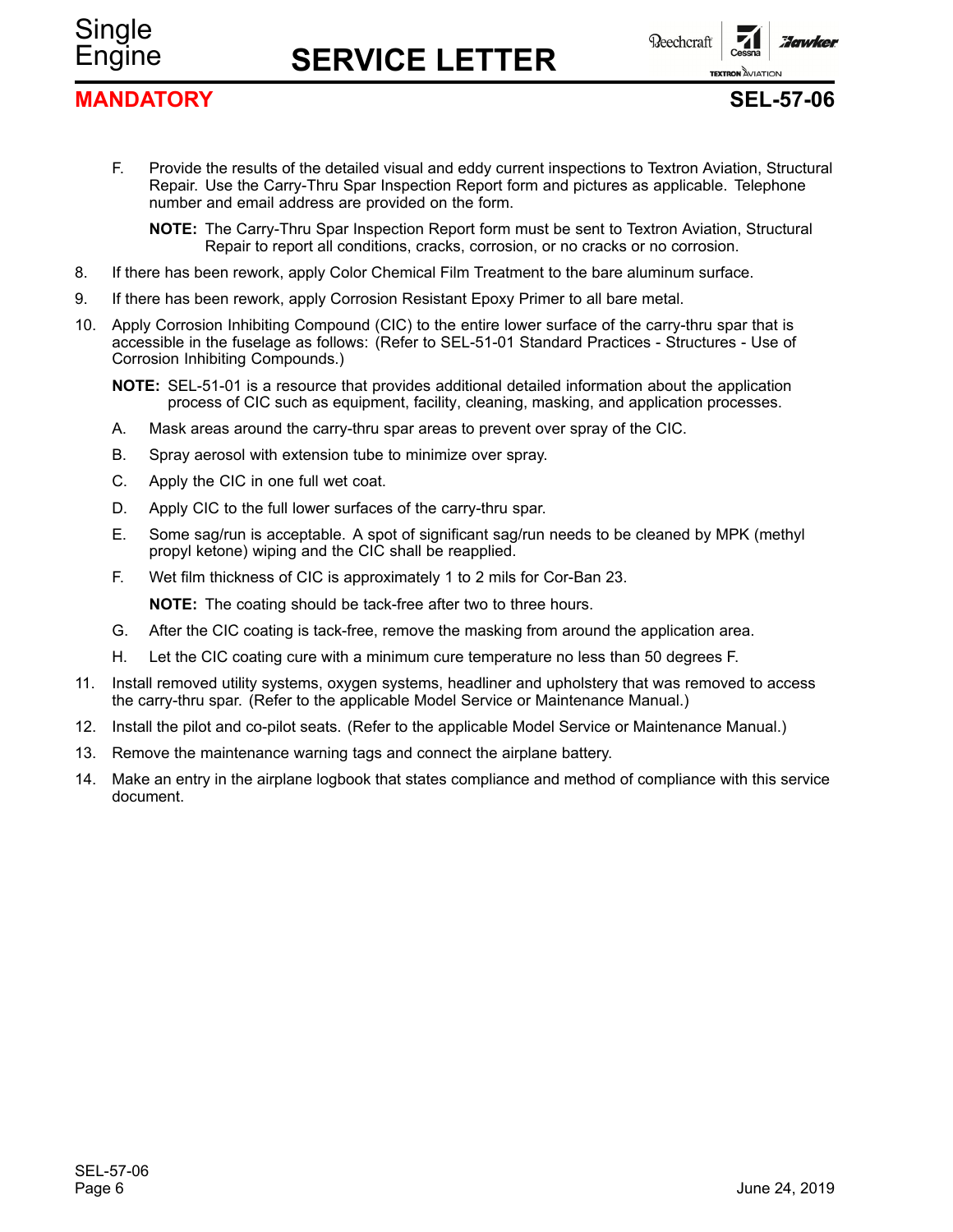

Beechcraft **Hawker TEXTRON AVIATION** 

### **MANDATORY SEL-57-06**

B21851





1210T1036<br>A1210X1037

Figure 1. Carry-Thru Spar Inspection (Sheet 1)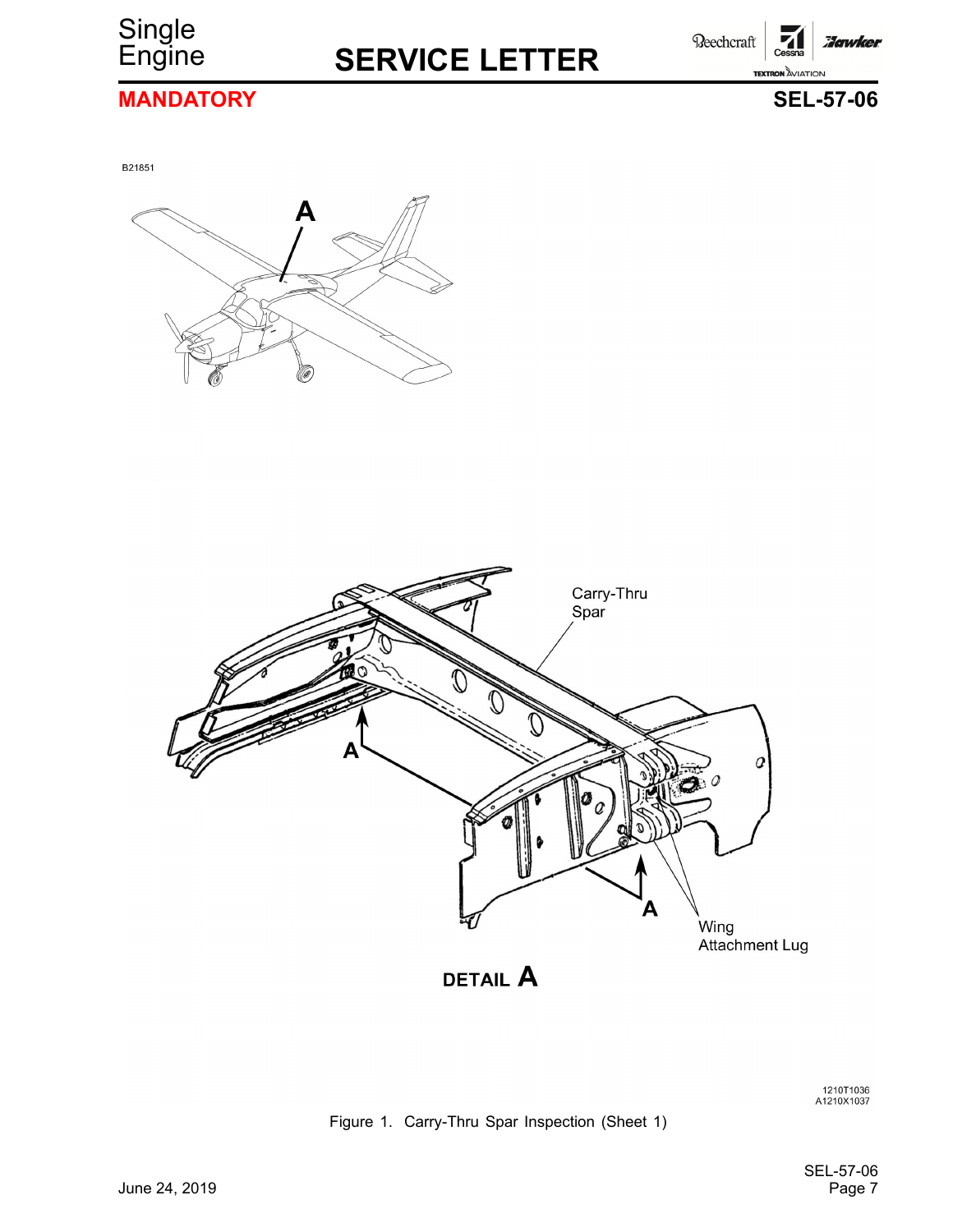**Single** 

**Reechcraft** 

Hawkel

#### **MANDATORY SEL-57-06**

**TEXTRON AVIATION** 

B21852



#### **VIEW A-A**

View Looking Up at Lower Surface of the Carry-Thru

NOTE: Eddy Current Pencil Probe motion of travel is center to outboard while working small equally spaced overlapping sections. Illustration shows equally spaced sections as an example. The Eddy Current Inspection will cover the entire lower surface of the carry-thru spar that is accessible inside the fuselage.

2110068-1

Figure 1. Carry-Thru Spar Inspection (Sheet 2)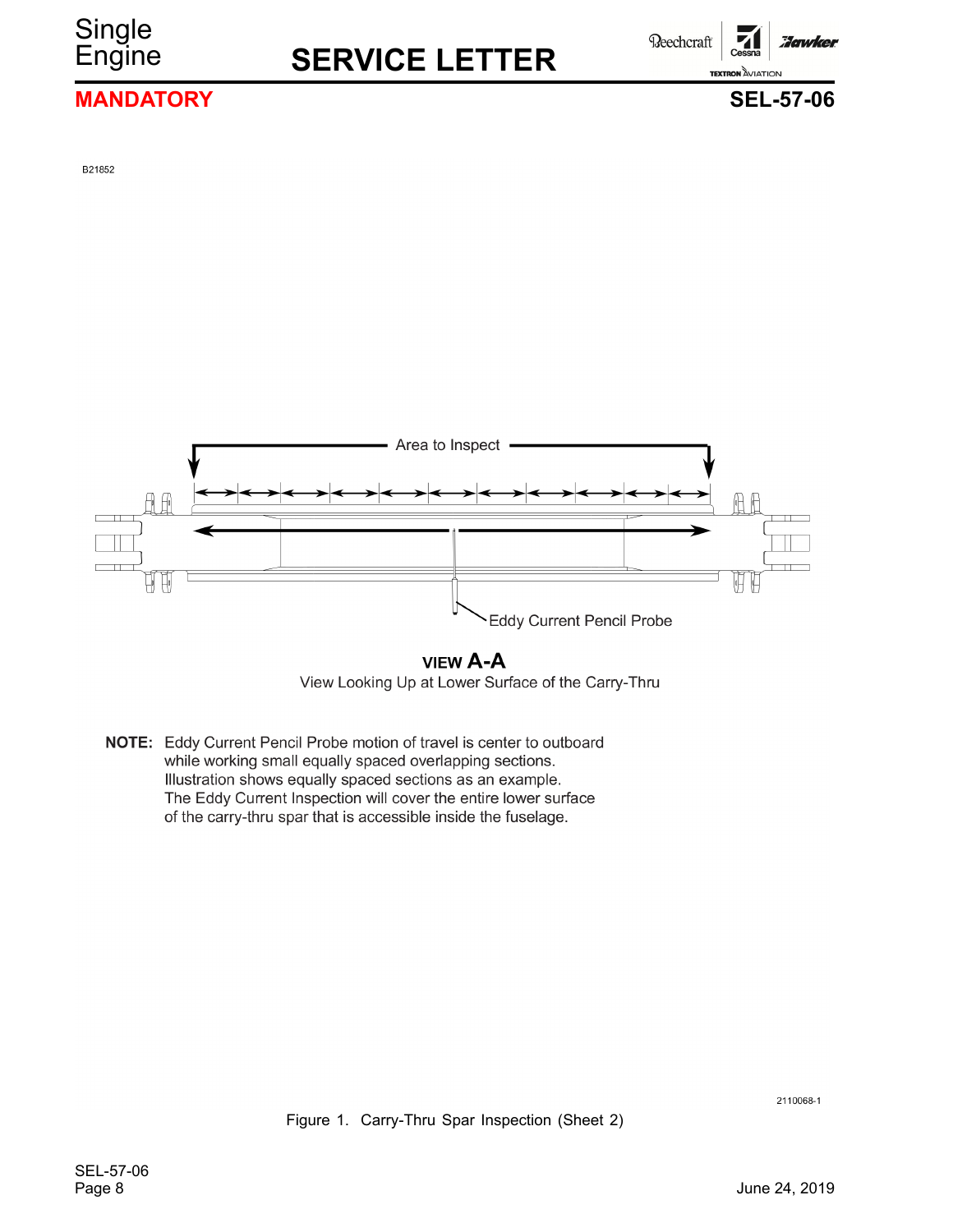

Beechcraft **Hawker TEXTRON** AVIATION

### **MANDATORY SEL-57-06**

B21853



Corrosion on Lower Surface of Carry-Thru Spar

NOTE: Image not to scale.

Figure 1. Carry-Thru Spar Inspection (Sheet 3)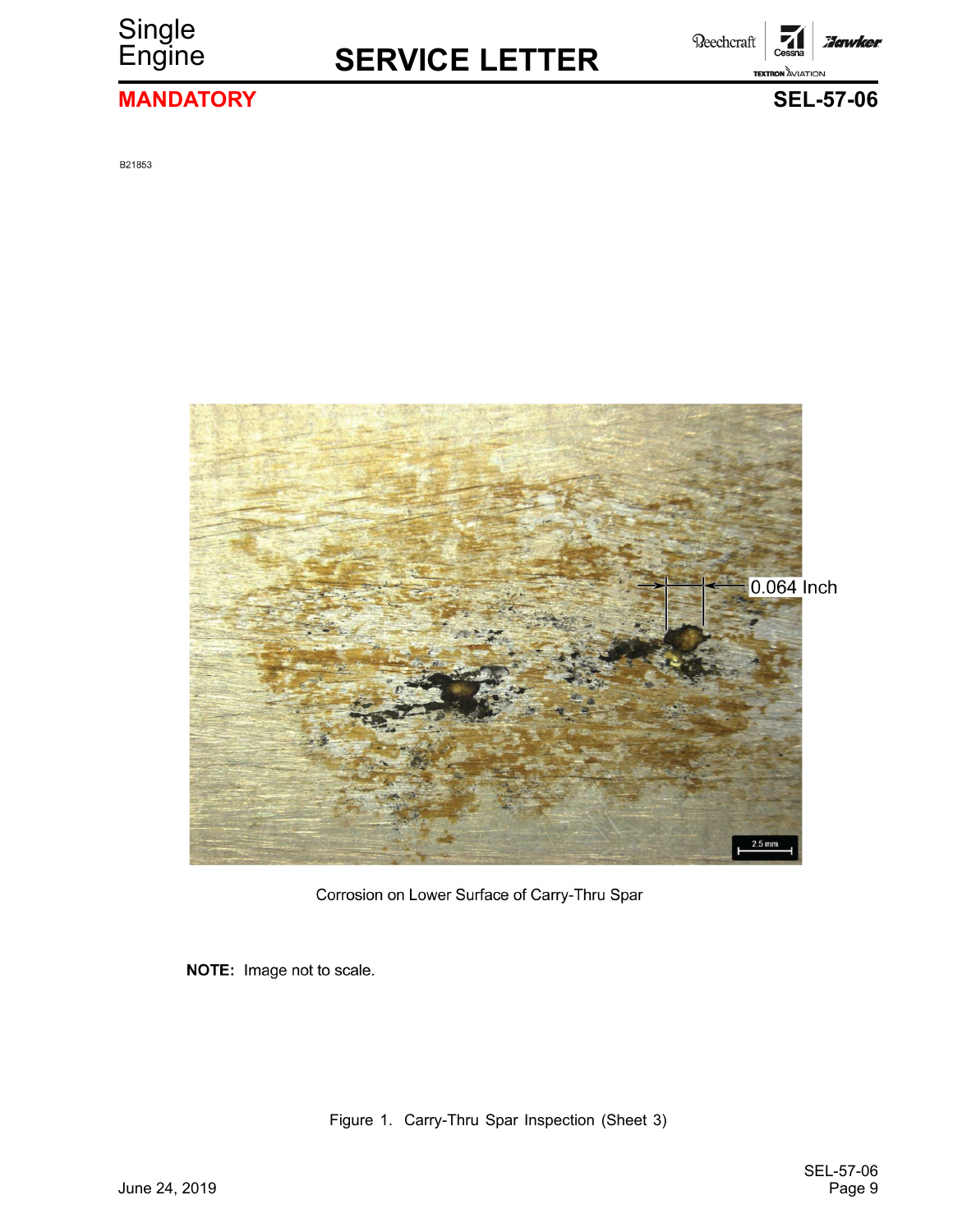

**MANDATORY SEL-57-06**

**TEXTRON AVIATION** 

Beechcraft



**Hawker** 

**MATERIAL INFORMATION**

No parts are required to complete this service document.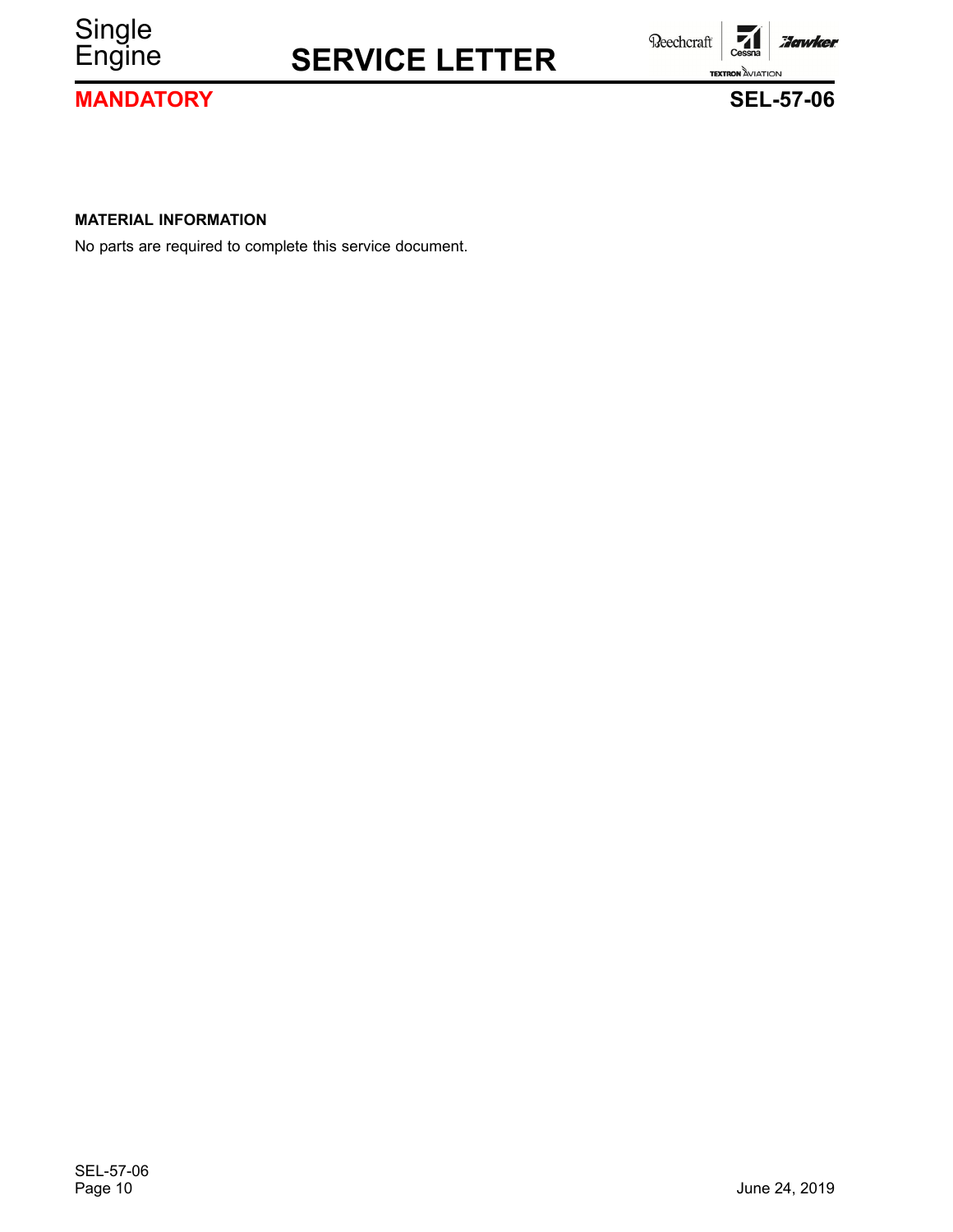# Single<br>Engine

# Engine **ATTACHMENT**

 $\overline{\phantom{a}}$ Cessna Reechcraft **Hawker TEXTRON AVIATION** 

## **MANDATORY SEL-57-06**

| <b>CARRY-THRU SPAR INSPECTION REPORT</b>                                                                                         |                                |  |  |
|----------------------------------------------------------------------------------------------------------------------------------|--------------------------------|--|--|
| To:                                                                                                                              | Page: 1 of __ Pages            |  |  |
| <b>Wichita Citation Service Center</b>                                                                                           | Includes this cover sheet      |  |  |
| Attn: Team Structures                                                                                                            |                                |  |  |
| 2121 S. Hoover Rd                                                                                                                |                                |  |  |
| Wichita, Kansas 67209                                                                                                            |                                |  |  |
| Phone Number: 316-517-6061                                                                                                       |                                |  |  |
| email: csstructures@txtav.com                                                                                                    |                                |  |  |
| From:                                                                                                                            | Registration No.:              |  |  |
| Date:                                                                                                                            | Total Time in Service (Hrs.):  |  |  |
| Airplane Serial Number:                                                                                                          |                                |  |  |
| Owner's Name:                                                                                                                    | Facility Name:                 |  |  |
| Owner's Address:                                                                                                                 | Facility Address:              |  |  |
|                                                                                                                                  |                                |  |  |
|                                                                                                                                  |                                |  |  |
| Owner's Phone Number:                                                                                                            | Phone Number of Facility:      |  |  |
| Owner's Fax Number:                                                                                                              | Fax Number of Facility:        |  |  |
| Please provide detailed and dimensioned descriptions of any crack(s) or corrosion. Attach pictures to<br>this form as necessary. |                                |  |  |
| Comments/Notes:                                                                                                                  | Cracks: Yes No (Circle One)    |  |  |
|                                                                                                                                  | Corrosion: Yes No (Circle One) |  |  |
|                                                                                                                                  | Airplane Operation:            |  |  |
|                                                                                                                                  | Severe Yes No (Circle One)     |  |  |
|                                                                                                                                  | Typical Yes No (Circle One)    |  |  |
|                                                                                                                                  | Unknown Yes No (Circle One)    |  |  |
|                                                                                                                                  |                                |  |  |
|                                                                                                                                  |                                |  |  |
|                                                                                                                                  |                                |  |  |
|                                                                                                                                  |                                |  |  |
|                                                                                                                                  |                                |  |  |
|                                                                                                                                  |                                |  |  |
|                                                                                                                                  |                                |  |  |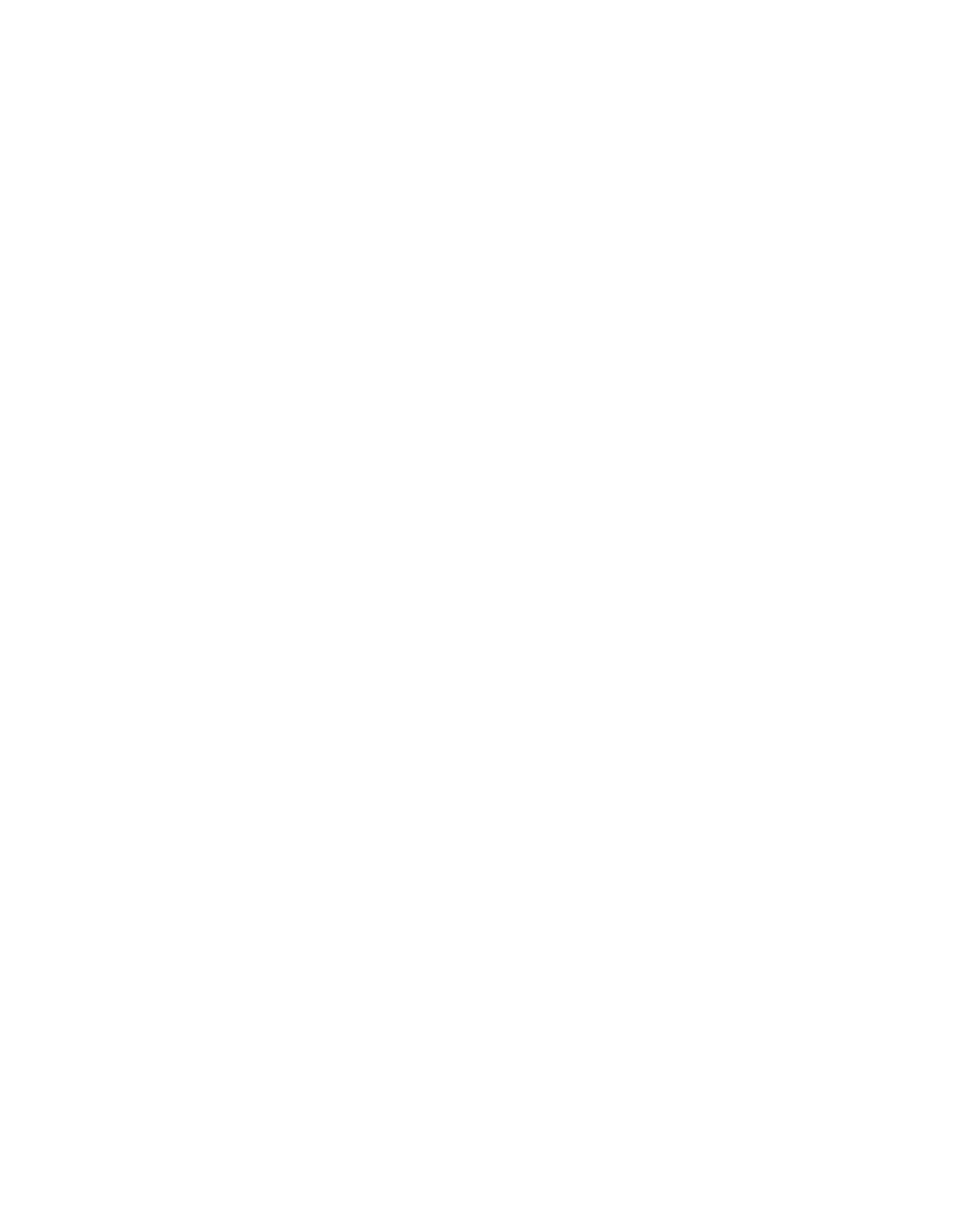

#### **TITLE**

WINGS - MODEL 210 CARRY-THRU SPAR ONE-TIME EDDY CURRENT INSPECTION

**TO:**

Cessna Model 210 Aircraft Owner

#### **REASON**

The carry-thru spar can develop corrosion and cracks. Corrosion can propagate and lead to crack development. A crack in the carry-thru spar can develop to <sup>a</sup> point that the carry-thru spar can have structural failure that can result in subsequent loss of airplane control and/or wing separation.

Non-compliance with this service letter may result in undetected crack(s) in the carry-thru spar, which can result in structural failure of the carry-thru spar.

#### **COMPLIANCE**

**WARNING: The Carry-Thru spar inspection presented in this service letter applies to airplanes listed in the Effectivity Section. The compliance time is for unmodified airplanes, and represents the maximum allowable time. Airplanes that have been modified to alter the airplane design, gross weight, or airplane performance, may need to inspect sooner. Examples of common supplemental type certificates (STC's) include vortex generators, wing cuffs, STOL kits, wing tips, and add-on wing fuel tanks. Contact the STC holder for revised inspection intervals.**

MANDATORY. This service document must be accomplished within 10 flight hours from date of receipt as follows:

**NOTE:** Refer to the applicable service and maintenance manual, Section 2A-10-00, Inspection Time Limits - Structure for <sup>a</sup> description of SEVERE and TYPICAL usage environment to determine the correct usage criteria for the airplane.

If the history of the airplane operation is unknown, use the SEVERE usage as <sup>a</sup> determination for flight hours compliance.

•**For airplanes flown in SEVERE Usage as defined in Section 2A-10-00:**

- • Airplanes that have more than 1,500 flight hours must accomplish this document within 10 flight hours.
- • Airplanes that have less than 1,500 flight hours must accomplish this document within 10 flight hours upon reaching 1,500 flight hours.
- • It is acceptable to accomplish this service document before 1,500 hours to align with <sup>a</sup> scheduled maintenance event or inspection.
- • **For airplanes flown in TYPICAL Usage as defined in Section 2A-10-00:**
	- • Airplanes that have more than 4,000 flight hours must accomplish this document within 10 flight hours.
	- • Airplanes that have less than 4,000 flight hours must accomplish this document within 10 flight hours upon reaching 4,000 flight hours.
	- • It is acceptable to accomplish this service document before 4,000 flight hours to align with <sup>a</sup> scheduled maintenance event or inspection.

| June 24, 2019 | Page 1 of 2 |
|---------------|-------------|
|               |             |

SEL-57-06

Textron Aviation Customer Service, P.O. Box 7706, Wichita, KS 67277, U.S.A. 1-316-517-5800

This document contains technical data and is subject to U.S. export regulations. This information has been exported from the United States<br>in accordance with export administration regulations. Diversion contrary to U.S. la

COPYRIGHT © 2019